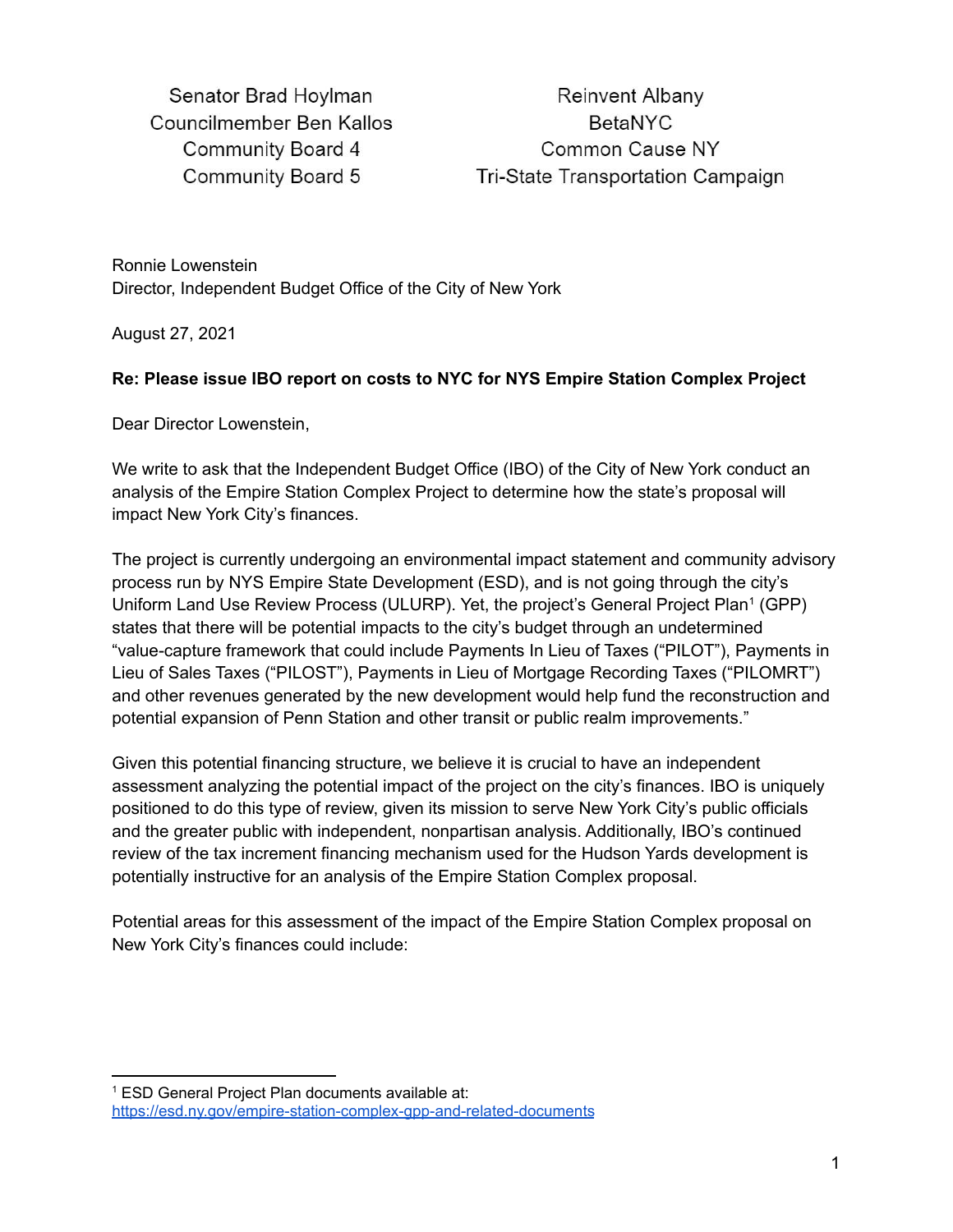- 1. How much tax revenue will New York City lose as the result of any tax diversions or PILOTs on an annual basis for the lifetime of the project and/or the PILOTs?
	- a. What would the potential impacts be if a Tax Increment Financing (TIF)/a value capture zone is used? How would a fair assessment be conducted for the baseline for the area/potential tax revenue growth absent this plan? How would an assessment measure the need for additional city services to serve the project area?
	- b. Are there other rezoning mechanisms that could have been used to generate economic growth in the area that would no longer be possible?
	- c. What is the bonding capacity/risks for this type of financing mechanism to the state and the city, and taxpayers at large?
- 2. Given the proximity of Hudson Yards, what is the capacity of the area to absorb another major redevelopment plan?
- 3. Will the project provide a return on investment for transit riders in terms of investment/transit improvements at Penn Station?
	- a. Are there sufficient reporting/accountability mechanisms built into the project to allow for this type of analysis? If not, what additional information should the state/ESD disclose?
- 4. What other additional information should ESD/the state of New York provide to the public and stakeholders to allow for a more complete analysis and understanding of the risks and potential benefits of the project's funding mechanisms?
- 5. If this project were to be approved as proposed, ESD would issue bonds in 2022, with the understanding that development would occur by 2028 for phase 1 and 2038 for phase 2. There is no guarantee nor compeling mechanism in the project modalities, that development would occur. Which entity (ESD, NY State, NY City) would be financially responsible for bonds interests and principal payments? Could this funding scheme become a liability to taxpayers in the eventuality that development does not occur, or if the PILOTs are negotiated at too steep a discount?
- 6. What is the potential impact of continuing Madison Square Garden's tax exemption? In 2020 MSG paid no taxes, receiving an abatement of \$43 million (see page 47 of the 2020 NYC tax [expenditure](https://www1.nyc.gov/assets/finance/downloads/pdf/reports/reports-tax-expenditure/ter_2020_final.pdf) report). There have been calls for decades for this exemption to be eliminated. MSG's operating permit expires in 2023.

Thank you for your consideration. Should you have any questions or wish to discuss this matter further, please do not hesitate to contact Rachael Fauss, Senior Research Analyst at Reinvent Albany, [rachael@reinventalbany.org.](mailto:rachael@reinventalbany.org)

Sincerely,